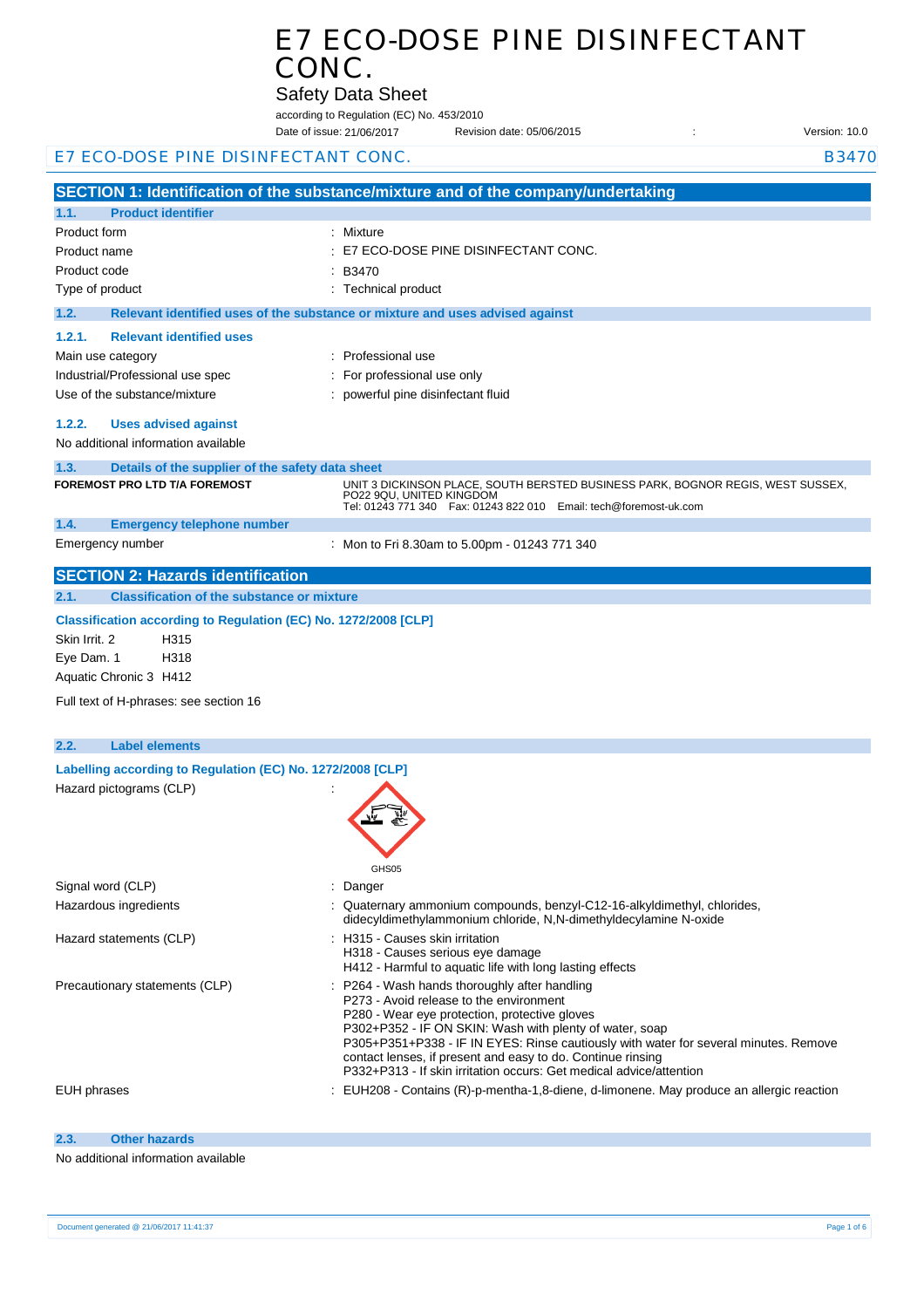## Safety Data Sheet

according to Regulation (EC) No. 453/2010

### **SECTION 3: Composition/information on ingredients**

## **3.1. Substance**

Not applicable

#### **3.2. Mixture**

| <b>Name</b>                                                              | <b>Product identifier</b>                                                   | $\frac{9}{6}$ | <b>Classification according to</b><br>Directive 67/548/EEC | <b>Classification according to</b><br><b>Regulation (EC) No.</b><br>1272/2008 [CLP] |
|--------------------------------------------------------------------------|-----------------------------------------------------------------------------|---------------|------------------------------------------------------------|-------------------------------------------------------------------------------------|
| Citric acid                                                              | (CAS No) 77-92-9<br>(EC no) 201-069-1<br>(REACH-no) 01-<br>2119457026-42    | $5 - 15$      | Xi: R36                                                    | Eye Irrit. 2, H319                                                                  |
| Quaternary ammonium compounds,<br>benzyl-C12-16-alkyldimethyl, chlorides | (CAS No) 68424-85-1<br>(EC no) 270-325-2<br>(REACH-no) 01-<br>2119965180-41 | $1 - 5$       | Xn; R22<br>C: R34<br>N: R50                                | Acute Tox. 4 (Oral), H302<br>Skin Corr. 1B, H314<br>Aquatic Acute 1, H400           |
| didecyldimethylammonium chloride                                         | (CAS No) 7173-51-5<br>(EC no) 230-525-2<br>(EC index no) 612-131-00-6       | $1 - 5$       | Xn; R22<br>C: R34                                          | Acute Tox. 4 (Oral), H302<br>Skin Corr. 1B, H314                                    |
| N,N-dimethyldecylamine N-oxide                                           | (CAS No) 2605-79-0<br>(EC no) 220-020-5                                     | $1 - 5$       | Xi: R41<br>Xi: R38<br>N: R50                               | Skin Irrit. 2, H315<br>Eye Dam. 1, H318<br>Aquatic Acute 1, H400                    |

#### Full text of R- and H-phrases: see section 16

| <b>SECTION 4: First aid measures</b>                                |                                                                                                                                                                                                 |
|---------------------------------------------------------------------|-------------------------------------------------------------------------------------------------------------------------------------------------------------------------------------------------|
| 4.1.<br><b>Description of first aid measures</b>                    |                                                                                                                                                                                                 |
| First-aid measures general                                          | : Get medical advice/attention if you feel unwell.                                                                                                                                              |
| First-aid measures after inhalation                                 | Remove person to fresh air and keep comfortable for breathing.                                                                                                                                  |
| First-aid measures after skin contact                               | : Wash with plenty of soap and water.                                                                                                                                                           |
| First-aid measures after eye contact                                | : IF IN EYES: Rinse cautiously with water for several minutes. Remove contact lenses, if present<br>and easy to do. Continue rinsing. If eye irritation persists: Get medical advice/attention. |
| First-aid measures after ingestion                                  | : Give nothing or a little water to drink. Get medical advice/attention if you feel unwell.                                                                                                     |
| 4.2.<br>Most important symptoms and effects, both acute and delayed |                                                                                                                                                                                                 |
| Symptoms/injuries after inhalation                                  | : May cause respiratory irritation.                                                                                                                                                             |
| Symptoms/injuries after skin contact                                | Repeated exposure may cause skin dryness or cracking.                                                                                                                                           |
| Symptoms/injuries after eye contact                                 | Causes eye irritation.                                                                                                                                                                          |
| Symptoms/injuries after ingestion                                   | : May cause a light irritation of the linings of the mouth, throat, and gastrointestinal tract.                                                                                                 |
| 4.3.                                                                | Indication of any immediate medical attention and special treatment needed                                                                                                                      |
| Treat symptomatically.                                              |                                                                                                                                                                                                 |
| <b>SECTION 5: Firefighting measures</b>                             |                                                                                                                                                                                                 |
| 5.1.<br><b>Extinguishing media</b>                                  |                                                                                                                                                                                                 |
| Suitable extinguishing media                                        | : Carbon dioxide. Dry powder. Foam.                                                                                                                                                             |
| 5.2.<br>Special hazards arising from the substance or mixture       |                                                                                                                                                                                                 |
| No additional information available                                 |                                                                                                                                                                                                 |
| 5.3.<br><b>Advice for firefighters</b>                              |                                                                                                                                                                                                 |
| No additional information available                                 |                                                                                                                                                                                                 |
| <b>SECTION 6: Accidental release measures</b>                       |                                                                                                                                                                                                 |
| 6.1.                                                                | Personal precautions, protective equipment and emergency procedures                                                                                                                             |
|                                                                     |                                                                                                                                                                                                 |
| 6.1.1.<br>For non-emergency personnel                               |                                                                                                                                                                                                 |
| <b>Emergency procedures</b>                                         | : Evacuate unnecessary personnel.                                                                                                                                                               |
| 6.1.2.<br>For emergency responders                                  |                                                                                                                                                                                                 |
| Protective equipment                                                | : Use personal protective equipment as required.                                                                                                                                                |
| 6.2.<br><b>Environmental precautions</b>                            |                                                                                                                                                                                                 |
| Avoid release to the environment.                                   |                                                                                                                                                                                                 |
| 6.3.<br>Methods and material for containment and cleaning up        |                                                                                                                                                                                                 |
| For containment                                                     | : Collect spillage.                                                                                                                                                                             |
| Methods for cleaning up                                             | Soak up spills with inert solids, such as clay or diatomaceous earth as soon as possible.                                                                                                       |
|                                                                     |                                                                                                                                                                                                 |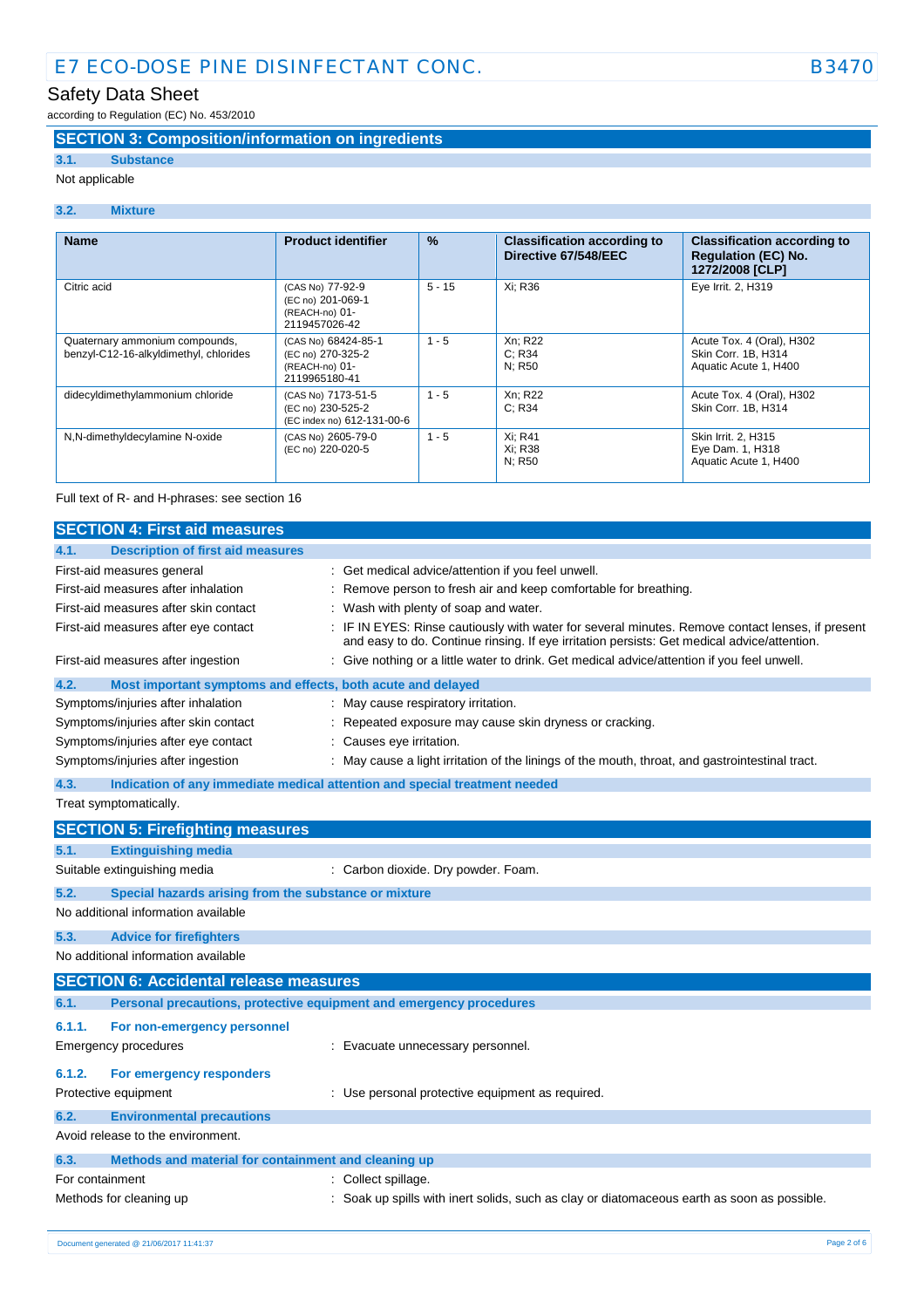### Safety Data Sheet

according to Regulation (EC) No. 453/2010

#### **6.4. Reference to other sections**

For further information refer to section 8: "Exposure controls/personal protection". For further information refer to section 13.

| <b>SECTION 7: Handling and storage</b>                               |                                                                   |
|----------------------------------------------------------------------|-------------------------------------------------------------------|
| 7.1.<br><b>Precautions for safe handling</b>                         |                                                                   |
| Precautions for safe handling                                        | : Avoid contact with eyes.                                        |
| Hygiene measures                                                     | : Do not eat, drink or smoke when using this product.             |
| 7.2.<br>Conditions for safe storage, including any incompatibilities |                                                                   |
| <b>Technical measures</b>                                            | : Does not require any specific or particular technical measures. |
| Storage conditions                                                   | : Keep container closed when not in use.                          |
| Incompatible products                                                | : Oxidizing agent. Strong acids. Strong bases.                    |
| Special rules on packaging                                           | : Keep only in original container.                                |
| 7.3.<br>Specific end use(s)                                          |                                                                   |
| No additional information available                                  |                                                                   |

#### **SECTION 8: Exposure controls/personal protection**

**8.1. Control parameters**

No additional information available

| <b>Exposure controls</b><br>8.2.  |                                             |
|-----------------------------------|---------------------------------------------|
| Materials for protective clothing | : Not required for normal conditions of use |
| Hand protection                   | : Protective gloves                         |
| Eye protection                    | : Safety glasses                            |
| Skin and body protection          | : Not required for normal conditions of use |
| Respiratory protection            | : Not required for normal conditions of use |
|                                   |                                             |



| <b>SECTION 9: Physical and chemical properties</b>            |                     |             |
|---------------------------------------------------------------|---------------------|-------------|
| Information on basic physical and chemical properties<br>9.1. |                     |             |
| Physical state                                                | : Liquid            |             |
| Appearance                                                    | : Liquid.           |             |
| Colour                                                        | Green.              |             |
| Odour                                                         | characteristic.     |             |
| Odour threshold                                               | No data available   |             |
| pН                                                            | : 2,3               |             |
| Relative evaporation rate (butylacetate=1)                    | : No data available |             |
| Melting point                                                 | No data available   |             |
| Freezing point                                                | No data available   |             |
| Boiling point                                                 | No data available   |             |
| Flash point                                                   | No data available   |             |
| Auto-ignition temperature                                     | : No data available |             |
| Decomposition temperature                                     | No data available   |             |
| Flammability (solid, gas)                                     | No data available   |             |
| Vapour pressure                                               | No data available   |             |
| Relative vapour density at 20 °C                              | No data available   |             |
| Relative density                                              | : 1,04              |             |
| Solubility                                                    | No data available   |             |
| Log Pow                                                       | No data available   |             |
| Viscosity, kinematic                                          | No data available   |             |
| Viscosity, dynamic                                            | No data available   |             |
| <b>Explosive properties</b>                                   | No data available   |             |
| Oxidising properties                                          | : No data available |             |
| Document generated @ 21/06/2017 11:41:37                      |                     | Page 3 of 6 |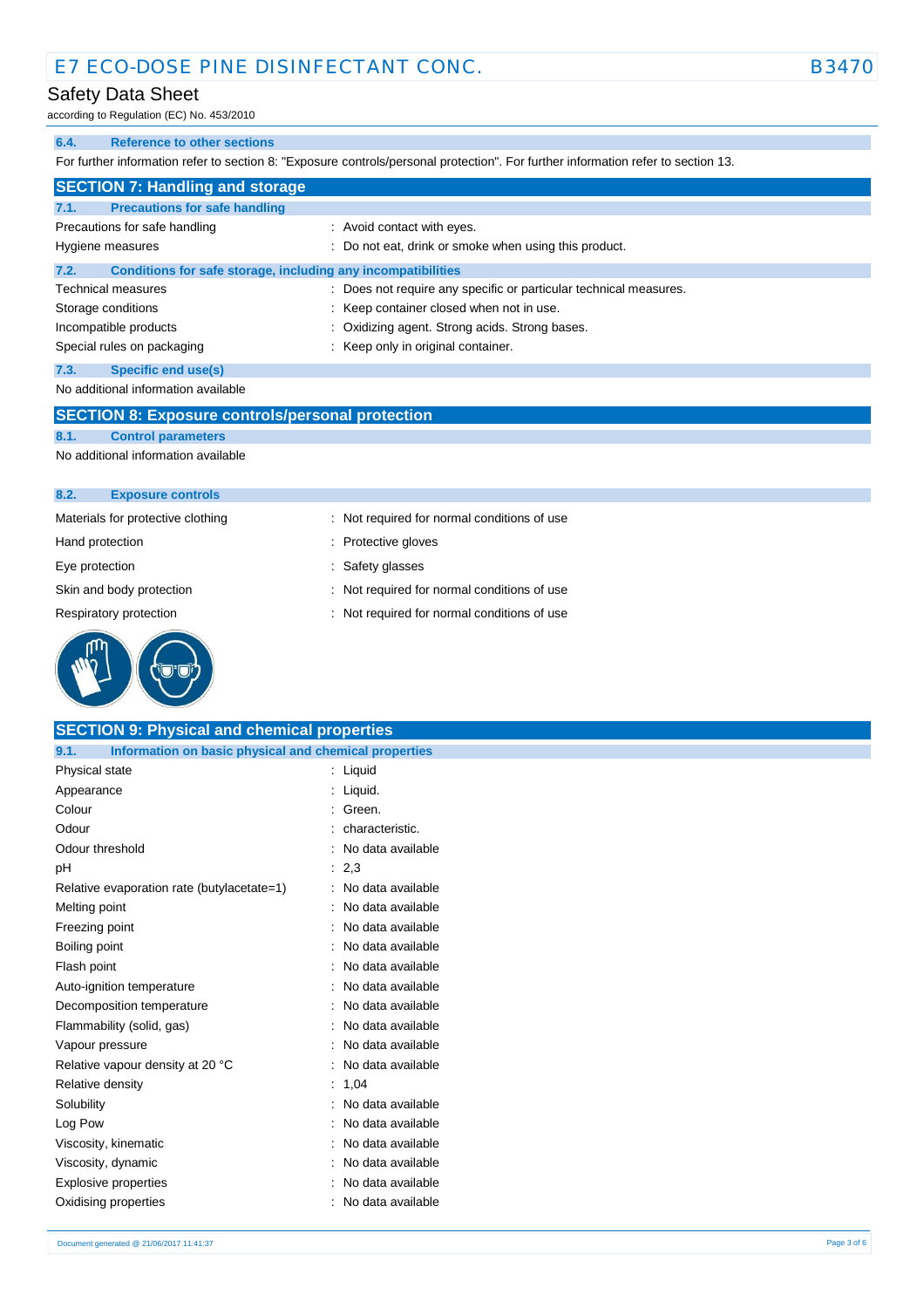## Safety Data Sheet

according to Regulation (EC) No. 453/2010

|                                     | according to Regulation (EC) No. 453/2010   |                     |
|-------------------------------------|---------------------------------------------|---------------------|
| <b>Explosive limits</b>             |                                             | : No data available |
| 9.2.                                | <b>Other information</b>                    |                     |
|                                     | No additional information available         |                     |
|                                     | <b>SECTION 10: Stability and reactivity</b> |                     |
| 10.1.                               | <b>Reactivity</b>                           |                     |
|                                     | No additional information available         |                     |
| 10.2.                               | <b>Chemical stability</b>                   |                     |
|                                     | Stable under normal conditions.             |                     |
| 10.3.                               | <b>Possibility of hazardous reactions</b>   |                     |
|                                     | No additional information available         |                     |
| 10.4.                               | <b>Conditions to avoid</b>                  |                     |
| No additional information available |                                             |                     |
| 10.5.                               | <b>Incompatible materials</b>               |                     |
| No additional information available |                                             |                     |

### **10.6. Hazardous decomposition products**

No additional information available

| <b>SECTION 11: Toxicological information</b>          |                                         |  |  |
|-------------------------------------------------------|-----------------------------------------|--|--|
| Information on toxicological effects<br>11.1.         |                                         |  |  |
| Acute toxicity                                        | : Not classified                        |  |  |
| Skin corrosion/irritation                             | Causes skin irritation.<br>pH: 2,3      |  |  |
| Serious eye damage/irritation                         | : Causes serious eye damage.<br>pH: 2,3 |  |  |
| Respiratory or skin sensitisation                     | : Not classified                        |  |  |
| Germ cell mutagenicity                                | : Not classified                        |  |  |
| Carcinogenicity                                       | Not classified                          |  |  |
| Reproductive toxicity                                 | : Not classified                        |  |  |
| Specific target organ toxicity (single exposure)      | Not classified                          |  |  |
| Specific target organ toxicity (repeated<br>exposure) | : Not classified                        |  |  |
| Aspiration hazard                                     | Not classified                          |  |  |

| <b>SECTION 12: Ecological information</b>                                          |                              |  |  |  |
|------------------------------------------------------------------------------------|------------------------------|--|--|--|
| 12.1.<br><b>Toxicity</b>                                                           |                              |  |  |  |
|                                                                                    |                              |  |  |  |
|                                                                                    | <b>Citric acid (77-92-9)</b> |  |  |  |
| LC50 fishes 1                                                                      | $> 100$ mg/l                 |  |  |  |
| EC50 other aquatic organisms 1                                                     | 85 mg/l                      |  |  |  |
| EC50 other aquatic organisms 2                                                     | $IC50$ algea $(72 h)$ mg/l   |  |  |  |
| Quaternary ammonium compounds, benzyl-C12-16-alkyldimethyl, chlorides (68424-85-1) |                              |  |  |  |
| ErC50 (algae)                                                                      | $<$ mg/l                     |  |  |  |
|                                                                                    |                              |  |  |  |
| 12.2.<br><b>Persistence and degradability</b>                                      |                              |  |  |  |
| No additional information available                                                |                              |  |  |  |
| 12.3.<br><b>Bioaccumulative potential</b>                                          |                              |  |  |  |
|                                                                                    |                              |  |  |  |
| <b>Citric acid (77-92-9)</b>                                                       |                              |  |  |  |
| Log Pow                                                                            | $-1.64$                      |  |  |  |
| 12.4.<br><b>Mobility in soil</b>                                                   |                              |  |  |  |
| No additional information available                                                |                              |  |  |  |
| <b>Results of PBT and vPvB assessment</b><br>12.5.                                 |                              |  |  |  |
| No additional information available                                                |                              |  |  |  |
|                                                                                    |                              |  |  |  |
| 12.6.<br>Other adverse effects                                                     |                              |  |  |  |
| No additional information available                                                |                              |  |  |  |
|                                                                                    |                              |  |  |  |
|                                                                                    |                              |  |  |  |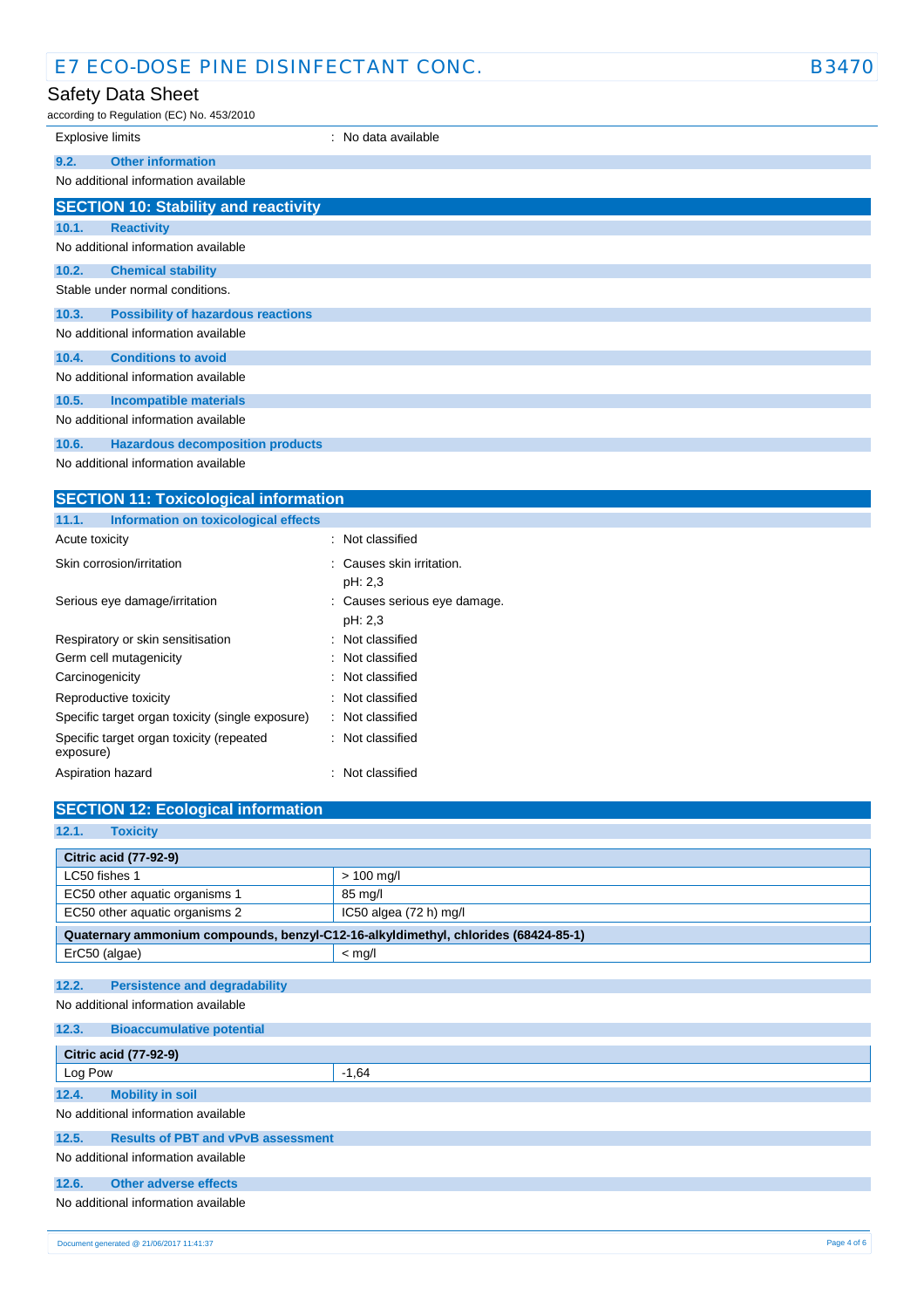## Safety Data Sheet

according to Regulation (EC) No. 453/2010

| according to regulation (LO) rec.                                      |                                                                                                  |  |
|------------------------------------------------------------------------|--------------------------------------------------------------------------------------------------|--|
| <b>SECTION 13: Disposal considerations</b>                             |                                                                                                  |  |
| <b>Waste treatment methods</b><br>13.1.                                |                                                                                                  |  |
| No additional information available                                    |                                                                                                  |  |
| <b>SECTION 14: Transport information</b>                               |                                                                                                  |  |
| In accordance with ADR / RID / IMDG / IATA / ADN                       |                                                                                                  |  |
| 14.1.<br><b>UN number</b>                                              |                                                                                                  |  |
| Not regulated for transport                                            |                                                                                                  |  |
| 14.2.<br><b>UN proper shipping name</b>                                |                                                                                                  |  |
| Proper Shipping Name (ADR)                                             | : Not applicable                                                                                 |  |
| Proper Shipping Name (IMDG)                                            | : Not applicable                                                                                 |  |
| Proper Shipping Name (IATA)                                            | : Not applicable                                                                                 |  |
| 14.3.<br><b>Transport hazard class(es)</b>                             |                                                                                                  |  |
| <b>ADR</b>                                                             |                                                                                                  |  |
| Transport hazard class(es) (ADR)                                       | : Not applicable                                                                                 |  |
| <b>IMDG</b>                                                            |                                                                                                  |  |
| Transport hazard class(es) (IMDG)                                      | : Not applicable                                                                                 |  |
|                                                                        |                                                                                                  |  |
| <b>IATA</b>                                                            |                                                                                                  |  |
| Transport hazard class(es) (IATA)                                      | : Not applicable                                                                                 |  |
|                                                                        |                                                                                                  |  |
|                                                                        |                                                                                                  |  |
| 14.4.<br><b>Packing group</b><br>Packing group (ADR)                   | : Not applicable                                                                                 |  |
| Packing group (IMDG)                                                   | : Not applicable                                                                                 |  |
| Packing group (IATA)                                                   | : Not applicable                                                                                 |  |
|                                                                        |                                                                                                  |  |
| 14.5.<br><b>Environmental hazards</b><br>Dangerous for the environment | : No                                                                                             |  |
| Marine pollutant                                                       | : No                                                                                             |  |
| Other information                                                      | : No supplementary information available                                                         |  |
|                                                                        |                                                                                                  |  |
| 14.6.<br><b>Special precautions for user</b>                           |                                                                                                  |  |
| - Overland transport                                                   |                                                                                                  |  |
| No data available                                                      |                                                                                                  |  |
|                                                                        |                                                                                                  |  |
| - Transport by sea                                                     |                                                                                                  |  |
| No data available                                                      |                                                                                                  |  |
| - Air transport                                                        |                                                                                                  |  |
| No data available                                                      |                                                                                                  |  |
| 14.7.                                                                  | Transport in bulk according to Annex II of MARPOL 73/78 and the IBC Code                         |  |
| Not applicable                                                         |                                                                                                  |  |
| <b>SECTION 15: Regulatory information</b>                              |                                                                                                  |  |
| 15.1.                                                                  | Safety, health and environmental regulations/legislation specific for the substance or mixture   |  |
| 15.1.1.<br><b>EU-Regulations</b>                                       |                                                                                                  |  |
| Contains no substances with Annex XVII restrictions                    |                                                                                                  |  |
| Contains no substance on the REACH candidate list                      |                                                                                                  |  |
| Contains no REACH Annex XIV substances                                 |                                                                                                  |  |
| 15.1.2.<br><b>National regulations</b>                                 |                                                                                                  |  |
| Germany                                                                |                                                                                                  |  |
| VwVwS Annex reference                                                  | : Water hazard class (WGK) 2, hazardous to water (Classification according to VwVwS, Annex<br>4) |  |